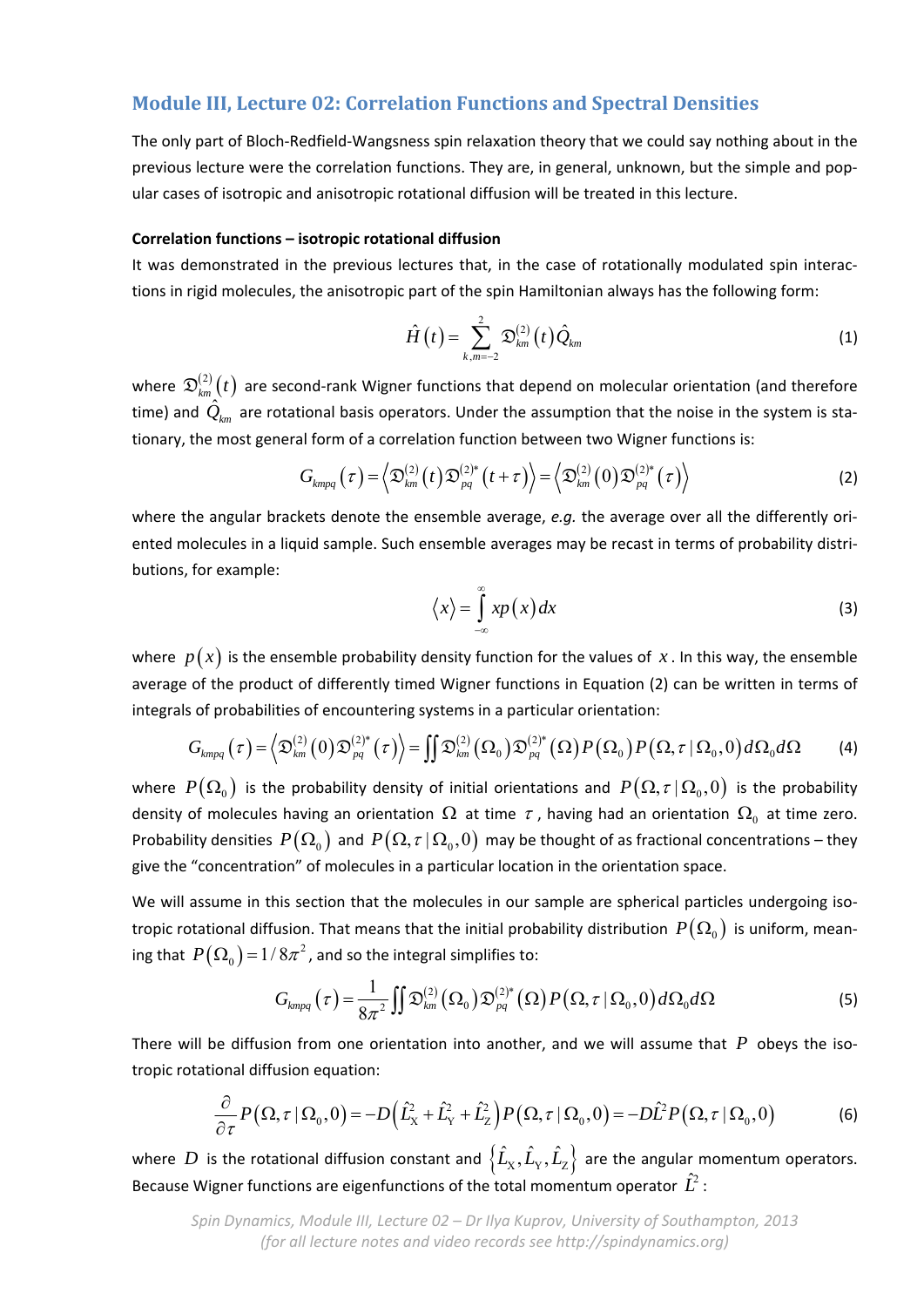$$
\hat{L}^2 \mathfrak{D}_{km}^{(l)}(\Omega) = l(l+1) \mathfrak{D}_{km}^{(l)}(\Omega)
$$
\n(7)

it is reasonable to seek a solution to Equation (6) in terms of Wigner functions:

$$
P\left(\Omega,\tau\,|\,\Omega_0,0\right)=\sum_{l=0}^{\infty}\sum_{k,m=-l}^{l}A_{km}^{(l)}\left(\tau\,|\,\Omega_0,0\right)\mathfrak{D}_{km}^{(l)}\left(\Omega\right)
$$
(8)

If we substitute this solution back into Equation (6), we get the expression for the time-dependent coefficients  $A_{\scriptscriptstyle km}^{(l)}\bigl(\hbox{\boldmath $\tau$} \,|\, \Omega_{0}, 0\bigr)$  :

$$
\sum_{l=0}^{\infty} \sum_{k,m=-l}^{l} \frac{\partial}{\partial \tau} A_{km}^{(l)}(\tau | \Omega_0, 0) \mathfrak{D}_{km}^{(l)}(\Omega) = -D \sum_{l=0}^{\infty} \sum_{k,m=-l}^{l} l(l+1) A_{km}^{(l)}(\tau | \Omega_0, 0) \mathfrak{D}_{km}^{(l)}(\Omega)
$$
\n
$$
\frac{\partial}{\partial \tau} A_{km}^{(l)}(\tau | \Omega_0, 0) = -Dl(l+1) A_{km}^{(l)}(\tau | \Omega_0, 0) \implies A_{km}^{(l)}(\tau | \Omega_0, 0) = e^{-Dl(l+1)\tau} A_{km}^{(l)}(0)
$$
\n(9)

The general solution therefore acquires the form:

$$
P\left(\Omega, \tau \,|\, \Omega_{0}, 0\right) = \sum_{l=0}^{\infty} \sum_{k,m=-l}^{l} C_{km}^{(l)} \mathfrak{D}_{km}^{(l)}\left(\Omega\right) e^{-Dl(l+1)\tau} \tag{10}
$$

where  $C_{km}^{(l)}$  are the coefficients determined by the initial condition. The completeness condition for Wigner functions of integer rank is:

$$
\sum_{l=0}^{\infty} \sum_{k,m=-l}^{l} \frac{2l+1}{8\pi^2} \mathfrak{D}_{km}^{(l)*}(\Omega_0) \mathfrak{D}_{km}^{(l)}(\Omega) = \delta\big(\Omega - \Omega_0\big)
$$
\n(11)

and therefore the initial condition (all systems pointing at  $\, \Omega_{\rm 0} \,$  at time zero) yields:

$$
\sum_{l=0}^{\infty} \sum_{k,m=-l}^{l} C_{km}^{(l)} \mathfrak{D}_{km}^{(l)}(\Omega) = \delta(\Omega - \Omega_0) \Rightarrow C_{km}^{(l)} = \frac{2l+1}{8\pi^2} \mathfrak{D}_{km}^{(l)^*}(\Omega_0)
$$
  
\n
$$
P(\Omega, \tau | \Omega_0, 0) = \sum_{l=0}^{\infty} \frac{2l+1}{8\pi^2} \sum_{k,m=-l}^{l} \mathfrak{D}_{km}^{(l)^*}(\Omega_0) \mathfrak{D}_{km}^{(l)}(\Omega) e^{-Dl(l+1)\tau}
$$
\n(12)

We can now use the orthogonality condition for Wigner functions:

$$
\int \mathfrak{D}_{k_1m_1}^{(l_1)^*}(\Omega)\mathfrak{D}_{k_2m_2}^{(l_2)}(\Omega)d\Omega = \frac{8\pi^2}{2l_1+1}\delta_{l_1,l_2}\delta_{k_1,k_2}\delta_{m_1,m_2}
$$
(13)

to compute the integral in Equation (5):

$$
G_{abcd}(\tau) = \frac{1}{8\pi^2} \iint \mathfrak{D}_{ab}^{(2)}(\Omega_0) \mathfrak{D}_{cd}^{(2)*}(\Omega) P(\Omega, \tau | \Omega_0, 0) d\Omega_0 d\Omega =
$$
  
\n
$$
= \frac{1}{8\pi^2} \sum_{l=0}^{\infty} \frac{2l+1}{8\pi^2} e^{-Dl(l+1)\tau} \sum_{k,m=-l}^{l} \iint \mathfrak{D}_{ab}^{(2)}(\Omega_0) \mathfrak{D}_{cd}^{(2)*}(\Omega) \mathfrak{D}_{km}^{(l)*}(\Omega_0) \mathfrak{D}_{km}^{(l)}(\Omega) d\Omega_0 d\Omega =
$$
  
\n
$$
= \frac{1}{8\pi^2} \sum_{l=0}^{\infty} \frac{2l+1}{8\pi^2} e^{-Dl(l+1)\tau} \sum_{k,m=-l}^{l} \left[ \int \mathfrak{D}_{km}^{(l)*}(\Omega_0) \mathfrak{D}_{ab}^{(2)}(\Omega_0) d\Omega_0 \right] \left[ \int \mathfrak{D}_{cd}^{(2)*}(\Omega) \mathfrak{D}_{km}^{(l)}(\Omega) d\Omega \right] =
$$
  
\n
$$
= \frac{1}{8\pi^2} \sum_{l=0}^{\infty} \frac{2l+1}{8\pi^2} e^{-Dl(l+1)\tau} \sum_{k,m=-l}^{l} \left[ \frac{8\pi^2}{2l+1} \delta_{l,2} \delta_{k,a} \delta_{m,b} \right] \left[ \frac{8\pi^2}{2l+1} \delta_{l,2} \delta_{k,c} \delta_{m,d} \right] = \frac{\delta_{a,c} \delta_{b,d}}{5} e^{-6Dr} \tag{14}
$$

And so the final expression for the correlation function in the case of isotropic rotational diffusion is: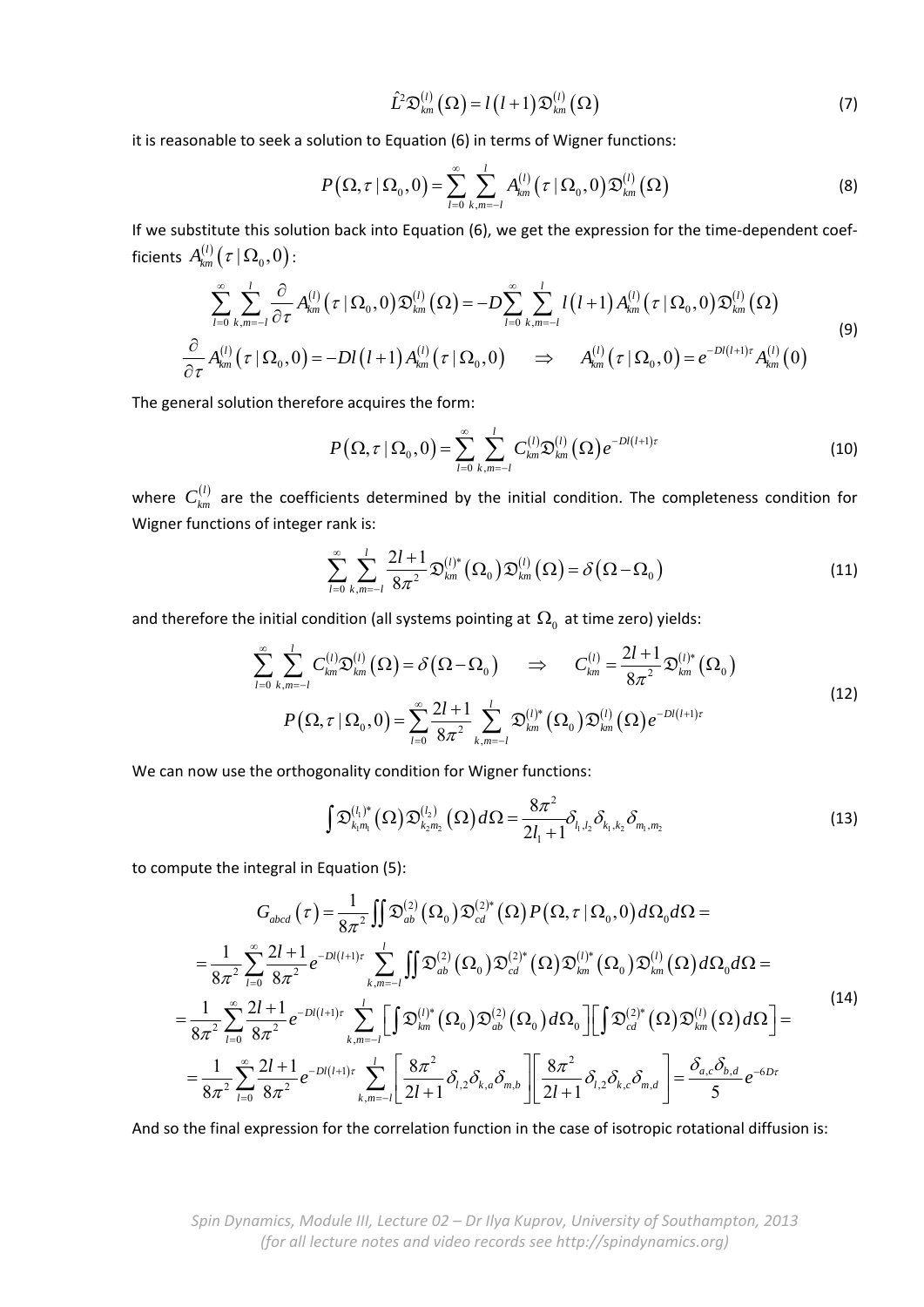$$
G_{abcd}(\tau) = \left\langle \mathfrak{D}_{ab}^{(2)}(0)\mathfrak{D}_{cd}^{(2)*}(\tau) \right\rangle = \frac{\delta_{a,c}\delta_{b,d}}{5}e^{-6D\tau} = \frac{\delta_{a,c}\delta_{b,d}}{5}e^{-\tau_c}
$$
  

$$
D = \frac{kT}{8\pi\eta r^3} \quad \Rightarrow \quad \tau_c = \frac{1}{6D} = \frac{4\pi\eta r^3}{3kT}
$$
 (15)

where  $\tau_c$  is known as the *rotational correlation time,*  $\eta$  is the *dynamic viscosity* of the solvent and  $r$  is the *hydrodynamic radius* of the molecule, which is assumed to be spherical. The equation connecting the rotational diffusion constant to the particle radius, solvent viscosity and temperature is derived from the Stokes' law. Equation (15) is the most common rotational correlation function in current use.

#### **Correlation functions – rotational diffusion of a symmetric top**

For a symmetric top molecule, the rotational diffusion equation acquires the following form:

$$
\frac{\partial}{\partial \tau} P\big(\Omega, \tau \,|\, \Omega_0, 0\big) = -\bigg[D_{\parallel} \hat{L}_Z^2 + D_{\perp} \Big(\hat{L}_X^2 + \hat{L}_Y^2\Big)\bigg] P\big(\Omega, \tau \,|\, \Omega_0, 0\big) \tag{16}
$$

where  $\,D_{_\|}$  and  $\,D_{_\perp}$  are the axial and equatorial rotational diffusion constants of what is now assumed to be an ellipsoidal particle, and  $\big\{ \hat{L}_{\rm X}, \hat{L}_{\rm Y}, \hat{L}_{\rm Z} \big\}$  are the same angular momentum operators as above. Wigner functions are still a convenient choice, because they are also eigenfunctions of the diffusion operator in the square brackets in Equation (16):

$$
-\Big[D_{\parallel}\hat{L}_{z}^{2}+D_{\perp}\Big(\hat{L}_{x}^{2}+\hat{L}_{Y}^{2}\Big)\Big]\mathfrak{D}_{km}^{(l)}(\Omega)=-\Big[\Big(D_{\parallel}-D_{\perp}\Big)\hat{L}_{z}^{2}+D_{\perp}\Big(\hat{L}_{x}^{2}+\hat{L}_{Y}^{2}+\hat{L}_{Z}^{2}\Big)\Big]\mathfrak{D}_{km}^{(l)}(\Omega)=-\lambda_{m}^{(l)}\mathfrak{D}_{km}^{(l)}(\Omega),\qquad\lambda_{m}^{(l)}=\Big[\,l(l+1)D_{\perp}+m^{2}\Big(D_{\parallel}-D_{\perp}\Big)\Big]\tag{17}
$$

This being the only difference from the entire derivation given above (everything else flows through identically), we can conclude that in the case of the axially anisotropic rotational diffusion:

$$
G_{abcd}(\tau) = \left\langle \mathfrak{D}_{ab}^{(2)}(0)\mathfrak{D}_{cd}^{(2)*}(\tau) \right\rangle = \frac{\delta_{a,c}\delta_{b,d}}{5}e^{-\left[\delta D_{\perp} + b^2(D_{\parallel} - D_{\perp})\right]\tau}
$$
(18)

where the rotational diffusion constants are related to the two radii of the ellipsoid in a way that directly follows from Equation (15):

$$
D_{\parallel} = \frac{kT}{8\pi\eta r_{\parallel}^{3}}, \qquad D_{\perp} = \frac{kT}{8\pi\eta r_{\perp}^{3}} \tag{19}
$$

Importantly, Equation (16) implicitly assumes the molecular frame of reference to be the eigenframe of the rotational diffusion tensor – this condition must be observed during the spin system setup for the relaxation theory calculations.

#### **Correlation functions – anisotropic rotational diffusion**

In the fully anisotropic case we have:

$$
\frac{\partial}{\partial \tau} P\big(\Omega, \tau \,|\, \Omega_0, 0\big) = -\Big[D_{XX}\hat{L}_X^2 + D_{YY}\hat{L}_Y^2 + D_{ZZ}\hat{L}_Z^2\Big] P\big(\Omega, \tau \,|\, \Omega_0, 0\big) \tag{20}
$$

in which  $\{D_{XX}, D_{YY}, D_{ZZ}\}\;$  are now the three (assumed different) eigenvalues of the rotational diffusion tensor. The Wigner functions are no longer the eigenfunctions of the differential operator in the square brackets, but they are not very far from them, because: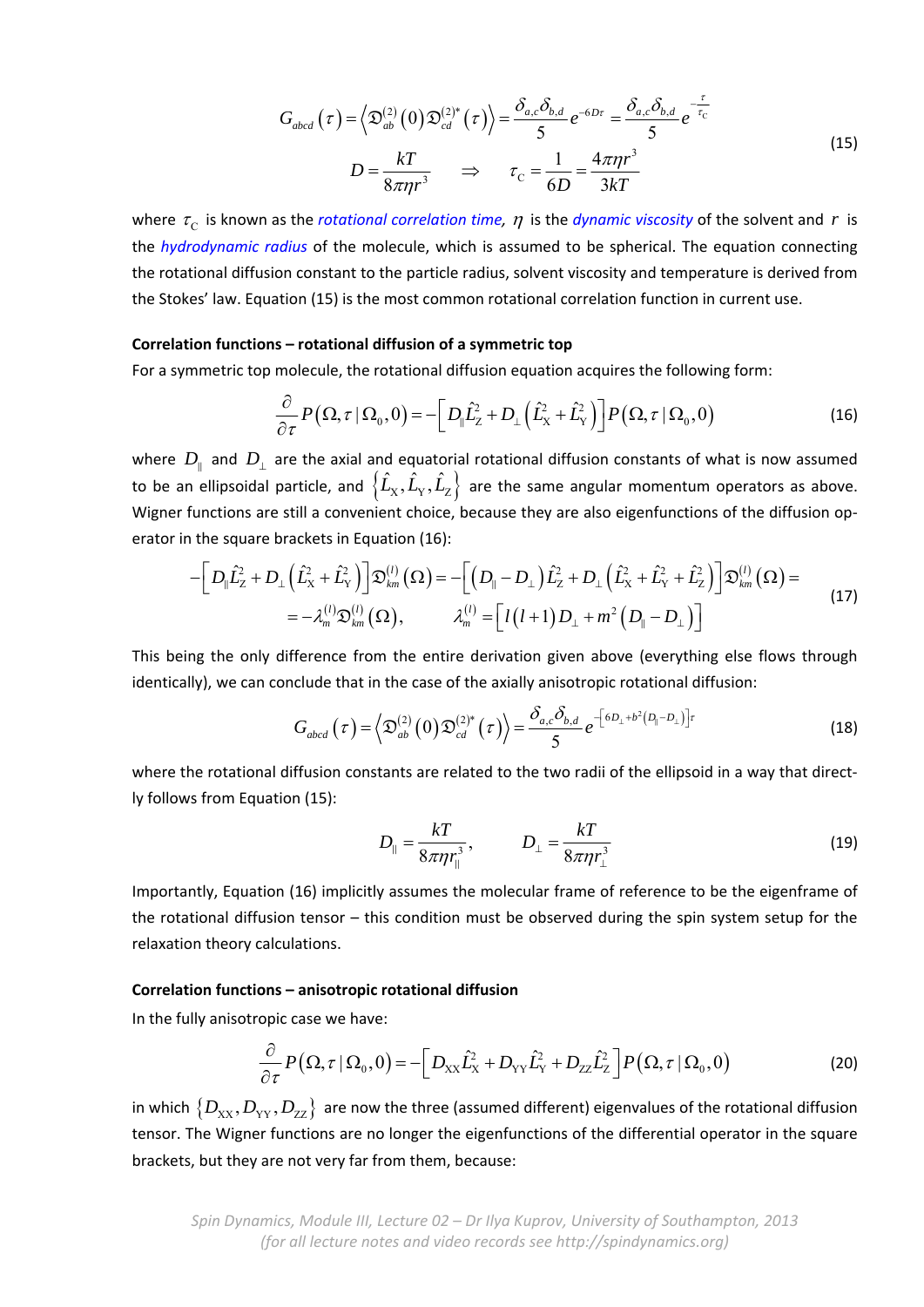$$
\hat{L}_{z}\mathfrak{D}_{km}^{(l)}\left(\Omega\right) = m\mathfrak{D}_{km}^{(l)}\left(\Omega\right)
$$
\n
$$
\hat{L}_{\pm}\mathfrak{D}_{km}^{(l)}\left(\Omega\right) = \left(\hat{L}_{x} \pm i\hat{L}_{y}\right)\mathfrak{D}_{km}^{(l)}\left(\Omega\right) = \sqrt{l(l+1) - m\left(m\pm 1\right)}\mathfrak{D}_{k,m\pm 1}^{(l)}\left(\Omega\right)
$$
\n(21)

With some effort (verifiable by back substitution followed by application of Equations (21)), we can obtain the second rank eigenfunctions of the fully anisotropic rotational diffusion operator in the basis of second rank Wigner functions:

| m | $\lambda_{lm}^{(2)}$                                              | $\Psi_{km}^{(2)}(\Omega)$                                                                                                                                                                                                  |  |  |
|---|-------------------------------------------------------------------|----------------------------------------------------------------------------------------------------------------------------------------------------------------------------------------------------------------------------|--|--|
| 1 | $4D_{XX} + D_{YY} + D_{ZZ}$                                       | $\left(\sqrt{2}\right)^{-1} \left[\mathfrak{D}^{(2)}_{k,1}\left(\Omega\right)+\mathfrak{D}^{(2)}_{k,-1}\left(\Omega\right)\right]$                                                                                         |  |  |
| 2 | $D_{XX} + 4D_{YY} + D_{ZZ}$                                       | $\left(\sqrt{2}\right)^{-1}\left[\mathfrak{D}^{(2)}_{k,1}\left(\Omega\right)-\mathfrak{D}^{(2)}_{k,-1}\left(\Omega\right)\right]$                                                                                          |  |  |
| 3 | $D_{XX} + D_{YY} + 4D_{ZZ}$                                       | $\left(\sqrt{2}\right)^{-1}\left[\mathfrak{D}^{(2)}_{k,2}\left(\Omega\right)-\mathfrak{D}^{(2)}_{k,-2}\left(\Omega\right)\right]$                                                                                          |  |  |
| 4 | $2D_{\text{xx}}+2D_{\text{yy}}+2D_{\text{zz}}-2\Delta_{\text{D}}$ | $\left(\sqrt{2+\left(\Lambda_{D}^{-}\right)^{2}}\,\right)\left[\mathfrak{D}_{k,2}^{(2)}\left(\Omega\right)+\Lambda_{D}^{-}\mathfrak{D}_{k,0}^{(2)}\left(\Omega\right)+\mathfrak{D}_{k,-2}^{(2)}\left(\Omega\right)\right]$ |  |  |
| 5 | $2D_{\text{XX}}+2D_{\text{YY}}+2D_{\text{ZZ}}+2\Delta_{\text{D}}$ | $\left(\sqrt{2+\left(\Lambda_{D}^{+}\right)^2}\,\right)\left[\mathfrak{D}_{k,2}^{(2)}\left(\Omega\right)+\Lambda_{D}^{+}\mathfrak{D}_{k,0}^{(2)}\left(\Omega\right)+\mathfrak{D}_{k,-2}^{(2)}\left(\Omega\right)\right]$   |  |  |

where the  $m$  index now runs plainly from 1 to 5 – projection ranks have been mixed in the new eigenfunctions, and therefore  $m \in [-2,2]$  indexing is no longer appropriate. The new shorthand symbols are defined as follows:

$$
\Delta_D = \sqrt{D_{XX}^2 + D_{YY}^2 + D_{ZZ}^2 - D_{XX}D_{YY} - D_{XX}D_{ZZ} - D_{YY}D_{ZZ}}
$$

$$
\Lambda_D^{\pm} = \sqrt{\frac{2}{3}} \frac{D_{XX} + D_{YY} - 2D_{ZZ} \pm 2\Delta_D}{D_{XX} - D_{YY}}
$$

Other *l* ranks will make an appearance in the equations below, but would not eventually be necessary. Similarly to the treatment before, the general solution to Equation (20) is:

$$
P\left(\Omega,\tau\,|\,\Omega_{0},0\right)=\sum_{l=0}^{\infty}\sum_{m=-l}^{l}\sum_{k=1}^{2l+1}C_{km}^{(l)}\Psi_{km}^{(l)}\left(\Omega\right)e^{-\lambda_{km}\tau}\tag{22}
$$

Because the eigenfunctions in the table above have been normalized, the completeness relation remains the same as Equation (11) and for the case where all systems are initially pointed at  $\Omega_0$  we get:

$$
P\left(\Omega,\tau\,|\,\Omega_{0},0\right)=\sum_{l=0}^{\infty}\frac{2l+1}{8\pi^{2}}\sum_{m=-l}^{l}\sum_{k=1}^{2l+1}\Psi_{km}^{(l)*}\left(\Omega_{0}\right)\Psi_{km}^{(l)}\left(\Omega\right)e^{-\lambda_{km}^{(l)}\tau}
$$
(23)

Keeping in mind the Wigner function orthogonality relations in Equation (13), we can now take the integral in Equation (5):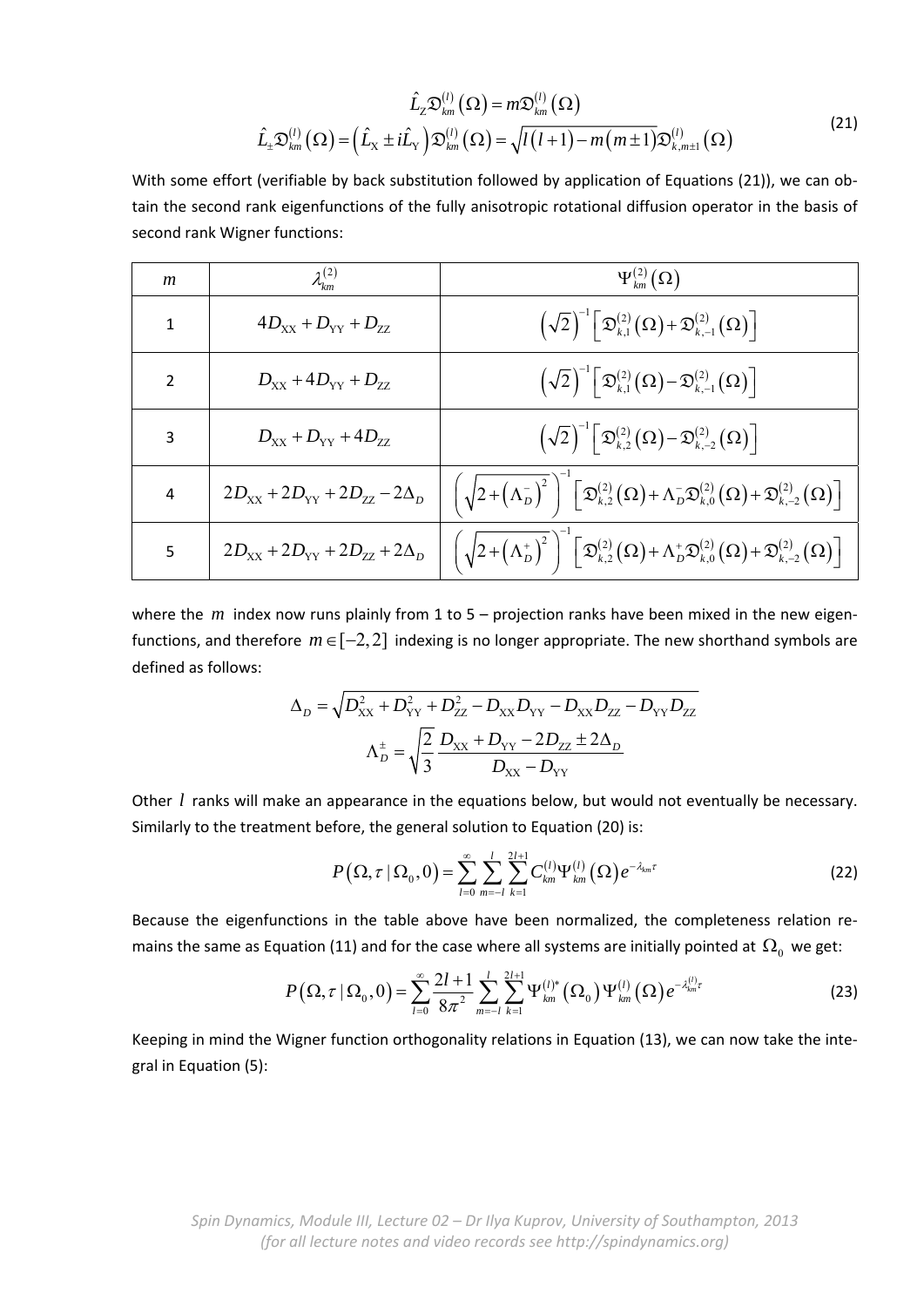$$
G_{abcd}(\tau) = \frac{1}{8\pi^2} \sum_{l=0}^{\infty} \frac{2l+1}{8\pi^2} \sum_{k=-l}^{l} \sum_{m=1}^{2l+1} e^{-\lambda_{km}^{(l)}\tau} \iint \mathfrak{D}_{ab}^{(2)}(\Omega_0) \mathfrak{D}_{cd}^{(2)*}(\Omega) \Psi_{km}^{(l)*}(\Omega_0) \Psi_{km}^{(l)}(\Omega) d\Omega_0 d\Omega =
$$
  
\n
$$
= \frac{1}{8\pi^2} \sum_{l=0}^{\infty} \frac{2l+1}{8\pi^2} \sum_{k=-l}^{l} \sum_{m=1}^{2l+1} e^{-\lambda_{km}^{(l)}\tau} \left[ \int \Psi_{km}^{(l)*}(\Omega_0) \mathfrak{D}_{ab}^{(2)}(\Omega_0) d\Omega_0 \right] \left[ \int \Psi_{km}^{(l)*}(\Omega) \mathfrak{D}_{cd}^{(2)}(\Omega) d\Omega \right]^* =
$$
  
\n
$$
= \frac{1}{8\pi^2} \sum_{l=0}^{\infty} \frac{2l+1}{8\pi^2} \sum_{k=-l}^{l} \sum_{m=1}^{2l+1} e^{-\lambda_{km}^{(l)}\tau} \left[ \frac{8\pi^2}{2l+1} \delta_{l,2} \delta_{ka} h_{mb} \right] \left[ \frac{8\pi^2}{2l+1} \delta_{l,2} \delta_{kc} h_{md}^* \right] = \sum_{k=1}^{5} \frac{\delta_{ac} h_{mb} h_{md}^*}{5} e^{-\lambda_{km}^{(2)}\tau}
$$

where the *m* index on the eigenvalues has been dropped (they did not depend on it anyway) and the superscript indicating second rank has been omitted because it is no longer algebraically relevant. The new constants  $h_{mb}$  may be computed by brute force and depend on their indices in the following way:

| $m \setminus b$ | -2                                                 |               | 0                                                                               |              |                                                    |
|-----------------|----------------------------------------------------|---------------|---------------------------------------------------------------------------------|--------------|----------------------------------------------------|
| $\mathbf{1}$    | 0                                                  | $(\sqrt{2})$  | 0                                                                               | $(\sqrt{2})$ | 0                                                  |
| $\overline{2}$  | $\overline{0}$                                     | $-(\sqrt{2})$ | 0                                                                               | $\sqrt{2}$   | $\pmb{0}$                                          |
| 3               | $-\left(\sqrt{2}\right)^{-}$                       | $\pmb{0}$     | $\mathbf 0$                                                                     | $\mathbf 0$  | $(\sqrt{2})$                                       |
| $\overline{a}$  | $\left(\sqrt{2+\left(\Lambda_D^-\right)^2}\right)$ | $\pmb{0}$     | $\Lambda_D^{-}\left(\sqrt{2+\left(\Lambda_D^{-}\right)^2}\,\right)^{-1}$        | $\pmb{0}$    | $\left(\sqrt{2+\left(\Lambda_D^-\right)^2}\right)$ |
| 5               | $\left(\sqrt{2+\left(\Lambda_D^+\right)^2}\right)$ | $\pmb{0}$     | $\Lambda_D^+ \left( \sqrt{2 + \left( \overline{\Lambda_D^+} \right)^2} \right)$ | $\pmb{0}$    | $\left(\sqrt{2+(\Lambda_D^*)^2}\right)^2$          |

## **Spectral density functions**

Let us now look at a specific element of the relaxation superoperator in Hilbert space in a representation where the static Hamiltonian is diagonal (this is a significant assumption – it is not always feasible, for purely numerical reasons, to diagonalize a Hamiltonian):

$$
\left\langle \hat{\rho}_a \left| \hat{\hat{R}}_{ab} \right| \hat{\rho}_b \right\rangle = \sum_{kmpq} \int_0^\infty G_{kmpq}(\tau) \operatorname{Tr} \left( \hat{\rho}_a^\dagger [\hat{Q}_{km}, [e^{i\hat{H}_0 \tau} \hat{Q}_{pq}^\dagger e^{-i\hat{H}_0 \tau}, \hat{\rho}_b]] \right) d\tau
$$
 (25)

Using the cyclic permutation rule, we can reorder the commutators under the trace:

$$
\operatorname{Tr}\left(\hat{\rho}_{a}^{\dagger}[\hat{Q}_{k,m},[e^{i\hat{H}_{0}t}\hat{Q}_{pq}^{\dagger}e^{-i\hat{H}_{0}t},\hat{\rho}_{b}]]\right)=\operatorname{Tr}\left(e^{i\hat{H}_{0}t}\hat{Q}_{pq}^{\dagger}e^{-i\hat{H}_{0}t}[\hat{\rho}_{a},[\hat{\rho}_{b}^{\dagger},\hat{Q}_{km}]]\right)=\n\begin{aligned}\n&=\operatorname{Tr}\left(e^{i\hat{H}_{0}t}\hat{Q}_{pq}^{\dagger}e^{-i\hat{H}_{0}t}\hat{P}_{km}^{(a,b)}\right), & \hat{P}_{k,m}^{(a,b)}=[\hat{\rho}_{a},[\hat{\rho}_{b}^{\dagger},\hat{Q}_{km}]]\n\end{aligned}
$$
\n(26)

The trace of a product of four matrices can be computed explicitly in the indexed notation:

$$
\operatorname{Tr}\left(e^{i\hat{H}_0\tau}\hat{Q}_{pq}^{\dagger}e^{-i\hat{H}_0\tau}\hat{P}_{km}^{(a,b)}\right) = \sum_{i\,r\,j}\left[e^{i\hat{H}_0\tau}\right]_{ir}\left[\hat{Q}_{pq}^{\dagger}\right]_{rs}\left[e^{-i\hat{H}_0\tau}\right]_{sj}\left[\hat{P}_{km}^{(a,b)}\right]_{ji} =
$$
\n
$$
= \sum_{ij}e^{i\omega_i\tau}\left[\hat{Q}_{pq}^{\dagger}\right]_{ij}e^{-i\omega_j\tau}\left[\hat{P}_{km}^{(a,b)}\right]_{ji} = \sum_{ij}e^{i(\omega_i-\omega_j)\tau}\left[\hat{Q}_{pq}^{\dagger}\right]_{ij}\left[\hat{P}_{km}^{(a,b)}\right]_{ji} = \sum_{ij}e^{i\omega_{ij}\tau}\left[\hat{Q}_{pq}^{\dagger}\right]_{ij}\left[\hat{P}_{km}^{(a,b)}\right]_{ji}
$$
\n(27)

and the integral becomes a collection of Fourier transforms:

*Spin Dynamics, Module III, Lecture 02 – Dr Ilya Kuprov, University of Southampton, 2013 (for all lecture notes and video records see http://spindynamics.org)*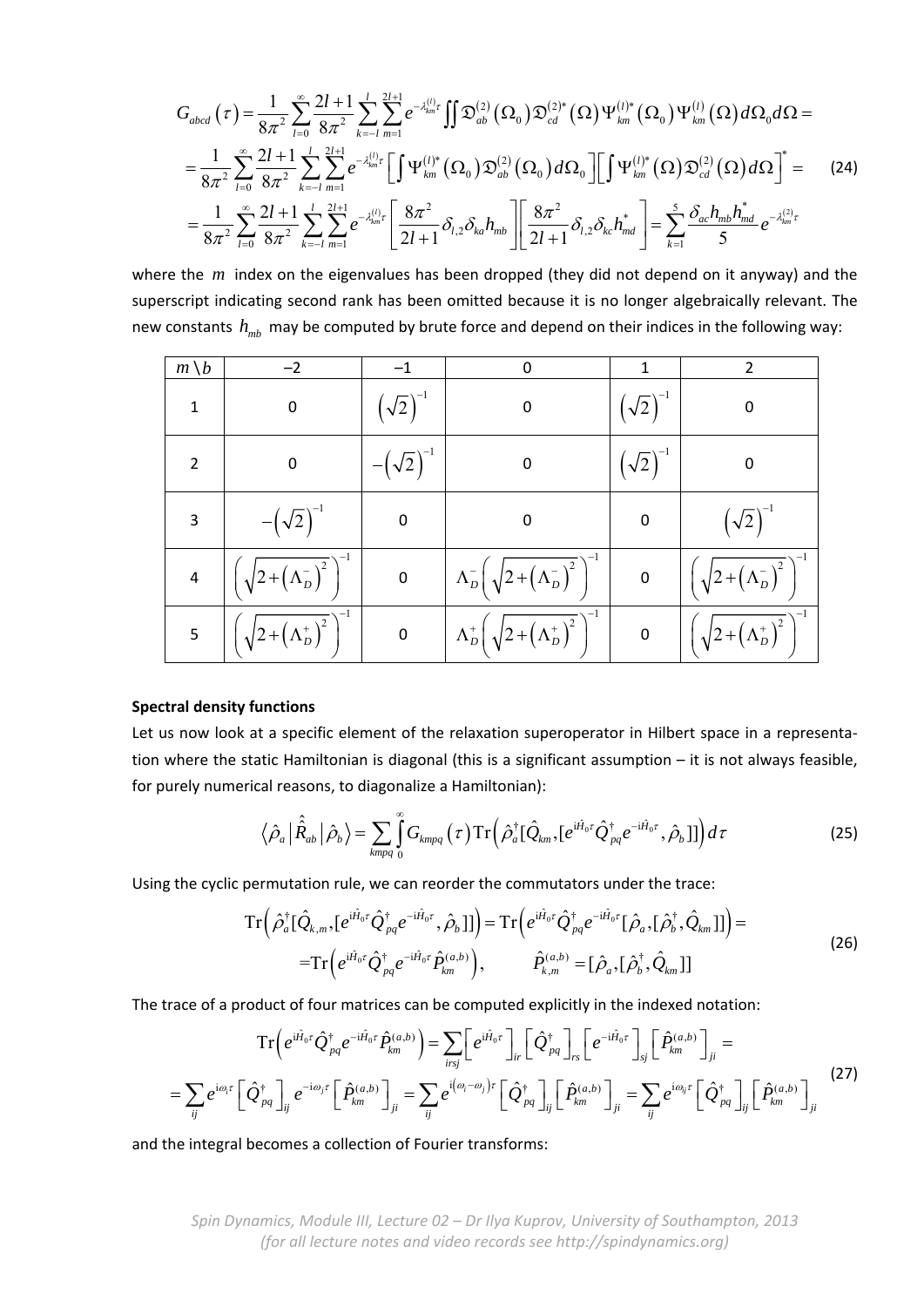$$
\left\langle \hat{\rho}_a \left| \hat{\hat{R}}_{ab} \right| \hat{\rho}_b \right\rangle = - \sum_{ijklmpq} \left[ \hat{\mathcal{Q}}^{\dagger}_{pq} \right]_{ij} \left[ \hat{P}^{(a,b)}_{km} \right]_{ji} \int_0^{\infty} G_{kmpq}(\tau) e^{i\omega_{ij}\tau} d\tau = - \sum_{ijklmpq} \left[ \hat{\mathcal{Q}}^{\dagger}_{pq} \right]_{ij} \left[ \hat{P}^{(a,b)}_{km} \right]_{ji} J_{kmpq}(\omega_{ij})
$$
\n
$$
J_{kmpq}(\omega) = \int_0^{\infty} G_{kmpq}(\tau) e^{i\omega\tau} d\tau, \qquad \omega_{ij} = \omega_i - \omega_j
$$
\n(28)

The Fourier transform of the correlation function is called the *spectral density function*. It has a physical meaning of energy density of the stochastic perturbation at a given frequency. In the isotropic tumbling approximation we have:

$$
J(\omega) = \int_{0}^{\infty} e^{-\tau/\tau_{\rm C}} e^{i\omega\tau} d\tau = \frac{1}{1/\tau_{\rm C} + i\omega} = \frac{\tau_{\rm C}}{1 + \omega^2 \tau_{\rm C}^2} - \frac{i\omega \tau_{\rm C}^2}{1 + \omega^2 \tau_{\rm C}^2}
$$
(29)

The real part of this function is a Lorentzian curve. It determines the relaxation rate (it would acquire a minus when it appears in the Liouville – von Neumann equation). The (usually much smaller) imaginary part contributes to the frequency part of the LvN equation and for that reason is known as *dynamic fre‐ quency shift*. The DFS is usually ignored in practical simulations.

#### **Spectral densities in non‐rigid molecules: the Lipari‐Szabo model**

Analytical simplicity is a rare virtue in relaxation theory, and it is probably the only virtue of the Lipari‐ Szabo restricted local motion model. We can observe that, in a spherical molecule where the overall rotational diffusion is independent from the restricted local diffusion of a particular group, the correla‐ tion function can be factored as

$$
G(\tau) = G_{\text{global}}(\tau) G_{\text{local}}(\tau) \tag{30}
$$

Lipari‐Szabo approximation assumes that both functions are exponential and the resulting spectral den‐ sity function therefore is:

$$
J(\omega) = \frac{S^2 \tau_{\text{C}}}{1 + \omega^2 \tau_{\text{C}}^2} + \frac{\left(1 - S^2\right) \tau}{1 + \omega^2 \tau^2}, \qquad \tau = \left(\frac{1}{\tau_{\text{C}}} + \frac{1}{\tau_{\text{int}}}\right)^{-1}
$$
(31)

where  $S<sup>2</sup>$  is called *order parameter*. It can be interpreted as a fraction of the full body angle that is spanned by the restriction cone of the internal motion. This form for the spectral density function is widely used in protein NMR spectroscopy.

#### **Translational diffusion**

The relaxation theory derived in the previous lecture specifically assumed rotationally modulated inter‐ actions because a complete and elegant relaxation theory is only available for the rotationally modulated case. Special cases for translationally modulated interactions are also analytical and we will consider a simple case of a translationally modulated scalar interaction in this section.

Consider a correlation function of the amplitude multiplier  $f(t)$  of a distance-dependent interaction taken at two different times in a system governed by isotropic translational diffusion:

$$
G(\tau) = \langle f(t) f(t+\tau) \rangle = \langle f(0) f(\tau) \rangle \tag{32}
$$

From the same probability argument as we used for the rotational diffusion in Equation (4), we get:

$$
G(\tau) = \iint f(\vec{r_0}) f(\vec{r}) P(\vec{r_0}) P(\vec{r}, \tau | \vec{r_0}, 0) d^3 \vec{r_0} d^3 \vec{r}
$$
 (33)

*Spin Dynamics, Module III, Lecture 02 – Dr Ilya Kuprov, University of Southampton, 2013 (for all lecture notes and video records see http://spindynamics.org)*